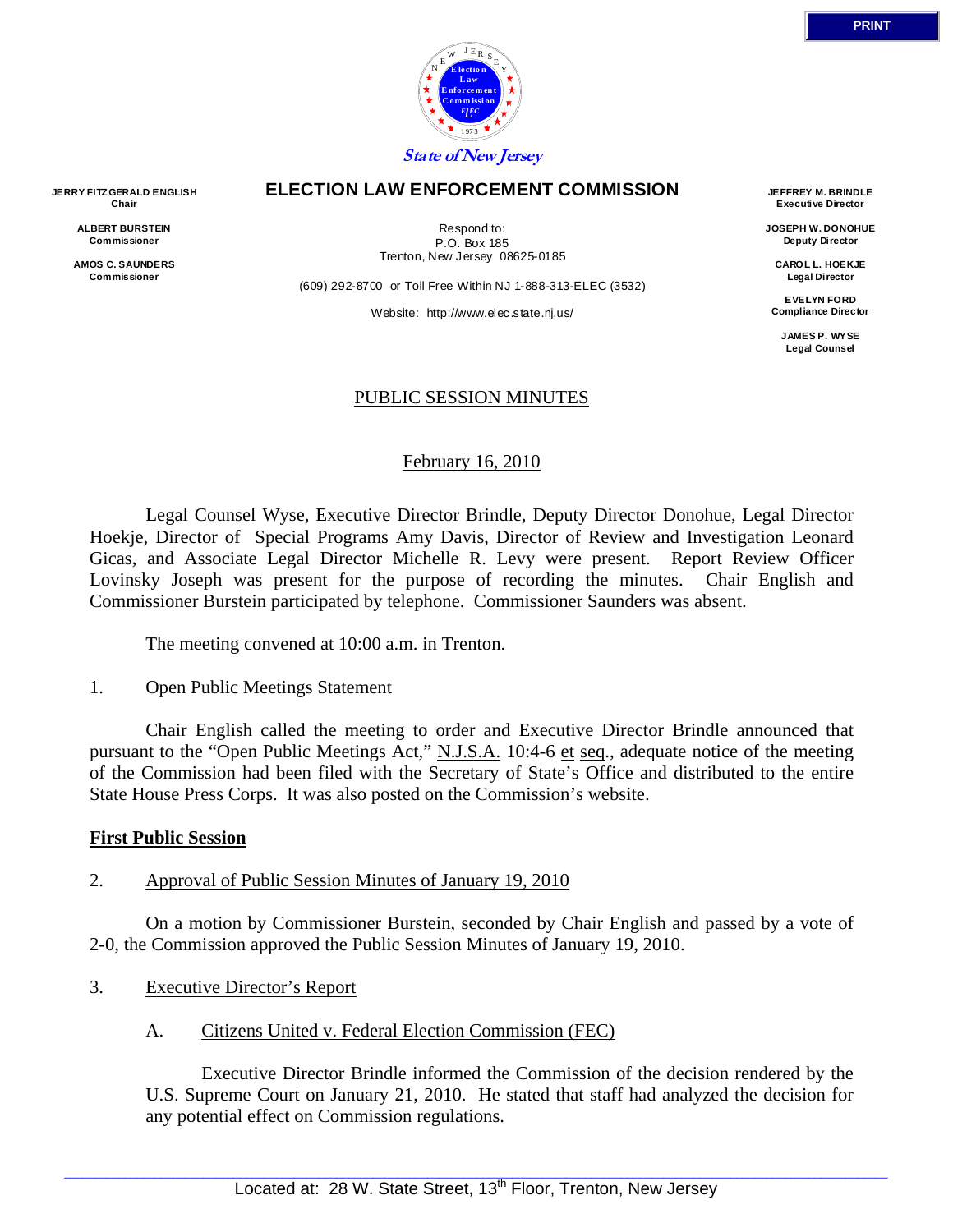#### Public Session Minutes February 16, 2010 Page 2

 The Executive Director noted that four sections of the decision merited particular attention:

- A declaration that bans on corporate and union independent expenditures, previously upheld in the 1990 decision of Austin v. Michigan Chamber of Commerce, are unconstitutional.
- The prohibition on direct contributions by corporations or unions was upheld.
- The "blackout period" provision of the Bi-partisan Campaign Reform Act (BCRA) was declared unconstitutional.
- Disclosure requirements were vigorously upheld.

 Executive Director Brindle stated that he saw no vulnerability to the Commission's governing statutes or "pay-to-play" contracting law.

 Commissioner Burstein asked if any part of the decision could affect State restrictions on campaign contributions by regulated industries such as utilities, banks, and casinos.

 The Executive Director replied that those restrictions fell under the jurisdiction of the Office of the Attorney General and were governed by different statutes other than the Reporting Act.

#### B. Local Contributor Database

 The Executive Director reported that the Commission had achieved its goal of uploading data from the 2009 general election into the local contributor database by February. He thanked Director of Information Technology Carol Neiman, Data Entry Supervisor Brenda Brickhouse and the Data Entry staff for their efforts.

 The Executive Director stated that a press release had been issued to communicate the availability of this data, and noted interest from the press in using the database to examine "pay-to-play" activity.

### C. Open Public Meetings Act Bill

 Executive Director Brindle informed the Commission of proposed legislation introduced by Senator Loretta Weinberg that would require meetings to be tape-recorded and minutes released on the Internet.

 Chair English recalled that she had read an editorial in the Newark Star-Ledger that was in favor of the bill, but urged that its provisions be made more extensive. She stated that the Commission should be prepared to perform all necessary actions to comply with the legislation if passed.

 The Chair requested that the Executive Director and Deputy Director Donohue study a potential conflict between the bill's provision requiring immediate publication of minutes on the Internet and the Commission's procedure as an independent Commission to approve minutes at each subsequent meeting.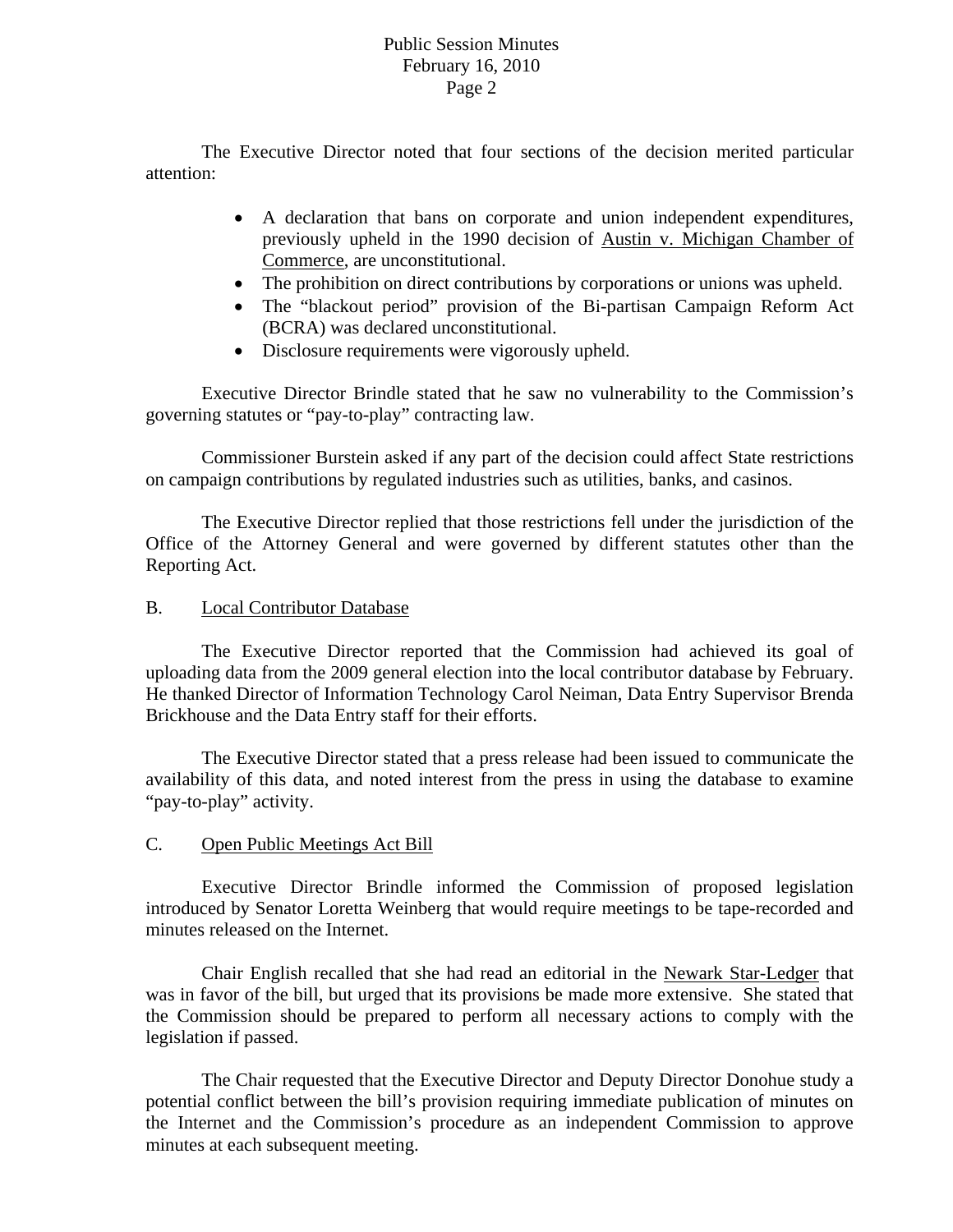#### D. Budget

 Executive Director Brindle reported on the status of the budget cuts proposed by Governor Christie for the current fiscal year. He stated that the financial status of the Commission had remained unchanged from the report presented at the last meeting.

 The Executive Director stated that the loss of \$250,000 that had previously been held in reserve for the Commission by the Office of Management and Budget (OMB) did not immediately affect the Commission's computer systems, but would delay system upgrades.

### E. Analytical Press Release

 Executive Director Brindle informed the Commissioners of the latest "snap-shot" analytical press release issued by the Commission, featuring data relevant to the "big six" and county political party committees.

 The Executive Director reported that financial activity for those committees had decreased by 30 percent from four years ago because of the underperforming economy and pay-to-play reform.

### F. YouTube Message

 Executive Director Brindle announced that the Commission had uploaded a new video to the YouTube video-sharing website. He stated that the video was a recording of Chair English informing members of the general public about the new local contributor database.

#### G. Legislative Proposals

 The Executive Director informed the Commissioners of a series of pending meetings with State officials and legislators to discuss legislative proposals.

#### H. Spring Meeting Schedule

- March 23, 2010 at 10:00 a.m. in Trenton;
- April 20, 2010 at 10:00 a.m. in Trenton; and,
- May 18, 2010 at 11:00 a.m. in Trenton.

# 4. Update on 2009 Gubernatorial Primary and General Election Public Financing Program

 Special Programs Director Amy Davis reported on the status on a request for additional information approved by the Commission at its January 19, 2010 meeting into higher than average ballot reimbursement costs in the claims submitted by Bergen and Ocean County.

 Director Davis stated that the Bergen and Ocean County Clerk had agreed to send additional information into printing expenses. She noted that she had just received the Ocean County information, but it would be presented in the March report as it had arrived too recently to include in the current agenda mailing. The Director reported that no information had yet been received from Bergen County.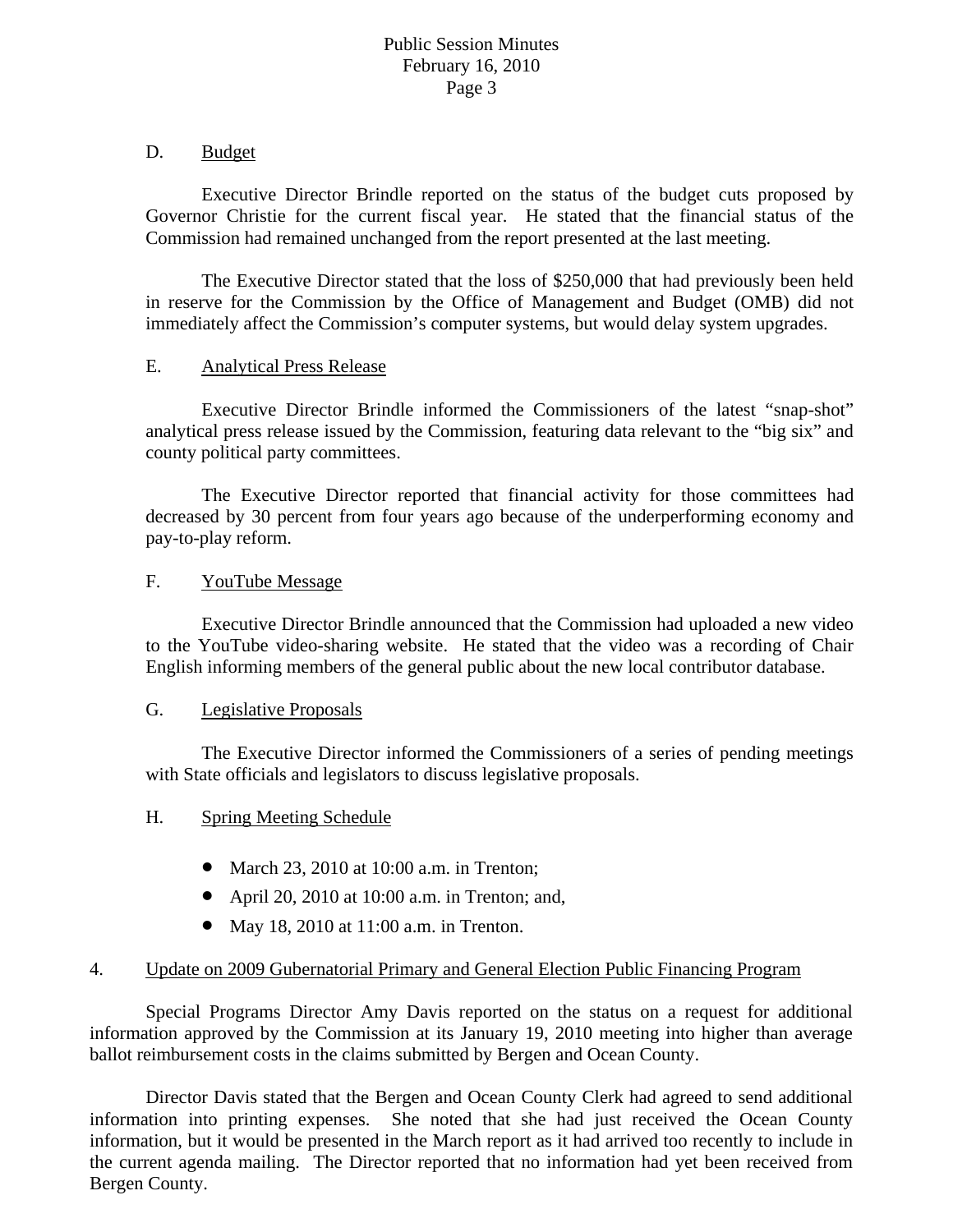#### Public Session Minutes February 16, 2010 Page 4

 Director Davis informed the Commissioners that staff had begun preparations for the March, 2010 Public Financing public hearing.

#### 5. Resolution to go into Executive Session

 On a motion by Commissioner Burstein, seconded by Chair English and passed by a vote of 2-0, the Commission resolved to go into Executive Session to discuss anticipated litigation, which will become public as follows:

A. Investigative Reports of possible violations, which reports will not become public. However, any complaint generated as the result of an Investigative Report will become public not later than seven business days after mailing to the named respondents.

### **Reconvened Public Session – 11:15 a.m.**

 On a motion by Chair English, seconded by Commissioner Burstein and passed by a vote of 2-0, the Commission voted to reconvene the telephonic Commission meeting.

6. Public Hearing on "Sunset" Review of Regulations, and Proposed Amendments and New Rule

 Chair English announced that a public hearing was being conducted to elicit public comment on the proposed readoption of the Commission regulations pursuant to the periodic "Sunset" review, with proposed amendments and proposed new rule concerning recordkeeping for the pay-to-play disclosure statement.

 Legal Counsel Wyse having left after Executive Session participated at this point by telephone.

 A court reporter was available to record the proceedings. The transcript will be available to the public for inspection upon request.

 No individuals appeared to testify on the "Sunset" review of regulations and proposed amendments and new rule.

 On a motion by Commissioner Burstein, seconded by Chair English and passed by a vote of 2-0, the Commission adjourned the public hearing.

# 7. Wayne Bryant Appeal

 Commissioner Burstein asked Legal Counsel Wyse about any developments in the Wayne Bryant appeal.

Legal Counsel Wyse stated that no decision had yet been rendered.